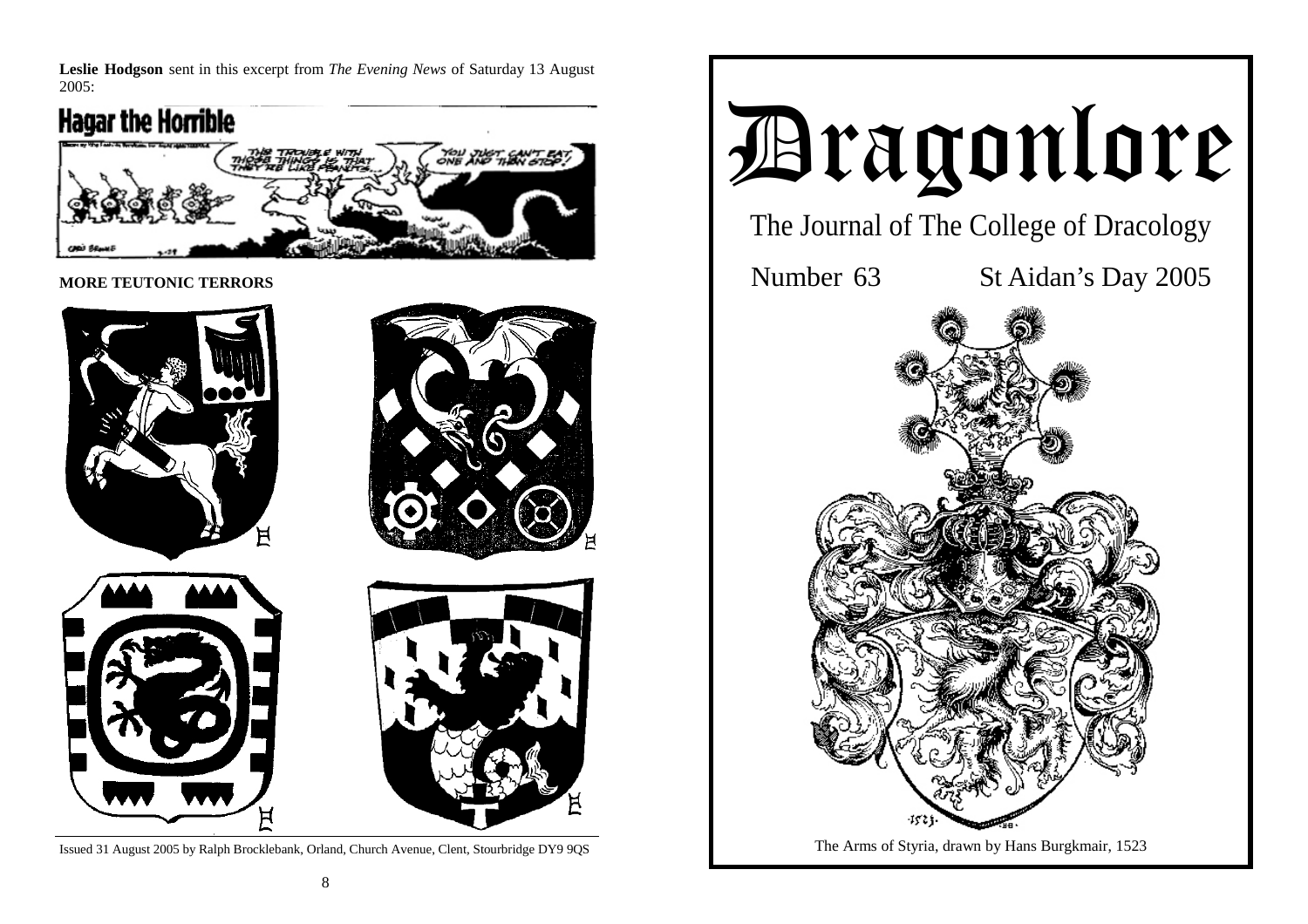

#### **The College of Dracology for the Study of Fabulous Beasts**

We welcome new members Andrew Jamieson and James Pettigrew.

*Aidan was an Irish monk sent from the community of Iona to rescue the people of Northumbria from paganism. He established his church on the island of Lindisfarne (Holy Island), where he ruled as bishop for sixteen years. In Aidan's early years as bishop, the king Oswald often acted as his interpreter. Many legends were attached to Aidan, and he may have been one of those who saw the Loch Ness Monster. On the night that he died, in 651, a humble shepherd boy, who later became St Cuthbert, saw on the nearby hills a brilliant shaft of light shining from above, and Aidan's soul being transported heavenwards. His feast day is on 31st August.* (adapted from Vince, 2001)

The arms of Styria on the cover, taken from Arthur Fox-Davies' 1904 book *The Art of Heraldry*, shows the notorious Styrian Panther, but with an almost aquiline head, particularly in the smaller version in the crest. Fox-Davis also gives another picture of this creature (*see right*) which he says "is drawn in the manner in which the animal is now represented." After giving a description of how the panther developed in early literature and in heraldry, he has this paragraph (page 136):-



"English armory knows an animal which it terms the male griffin, which has no wings, but which has gold rays issuing from its body in all directions. Strohl terms the badge of the Earls of Ormonde, which from his description are plainly male griffins, *keythongs*, which he classes with the panther; and probably he is correct in looking upon our male griffin as merely one form of the heraldic panther." (The same paragraph appears in Fox-Davis's *Complete Guide to Heraldry,* page 195.)

Indeed, Burgkmair's drawing might be taken for a griffin, but then Gwynn-Jones thought the male griffin was derived from the bonacon. So much depends on dates – which came first?

*The Art of Heraldry* is a vastly augmented version of H.G. Strohl's *Heraldischer Atlas*, published in parts in Stuttgart, the last part appearing in 1899. If at that time he thought that Keythong was the name of a male griffin, we cannot suppose that Colin Cole initiated the practice. We are thrown back to Barnard's Book of Badges, the

muster roll of Edward IV's expedition to France in 1475 (Coll. Arms ms.  $2<sup>nd</sup>$  M.16, f. xvi) which has against the name of the Earl of Ormonde a thumbnail sketch of a "male griffin" (*see right*) and the phrase "peyr keythongs." Some have argued that the sketch



winged beast. Pegasus was said to be too wild to be tamed, but the intrepid Bellerophon succeeded and, after a mighty struggle, brought it under his control, having been given this task with the intention that it would kill him. He then used Pegasus as a steed to slay the Chimaera, another supposedly fatal task. In the end, Bellerophon triumphed over all adversities and won the wicked king's daughter. Pegasus was transferred to the starry heavens, where he forms part of the Great Square which all aspiring astronavigators find facing them in one of their first lessons. Perhaps he now deserves his tranquil new image.

# **FROM THE POSTBAG**

**Tony Jones** sent in this beer-mat design from his travels in Canada. Obviously a dragon of sorts, but what the relevance to brewing could \$ be remains a puzzle, unless his somewhat pensive look was the result of a hangover.



**June Marriage** sent some pictures and notes taken from "The Misericords of Norwich Cathedral" by Martial Rose with photos by Ken Harvey (1994), including several Wyverns, a couple of Dragons, one of them with a spiral horn (*right*), one fighting a lion (*left below*), and a man fighting a Griffin over a



lamb (*right below*) which is unusual in that only the long ears shows that it is indeed a Griffin and not an eagle.



For previous examples of misericords, see No 25 (Gloucester) and No 31 (Carlisle).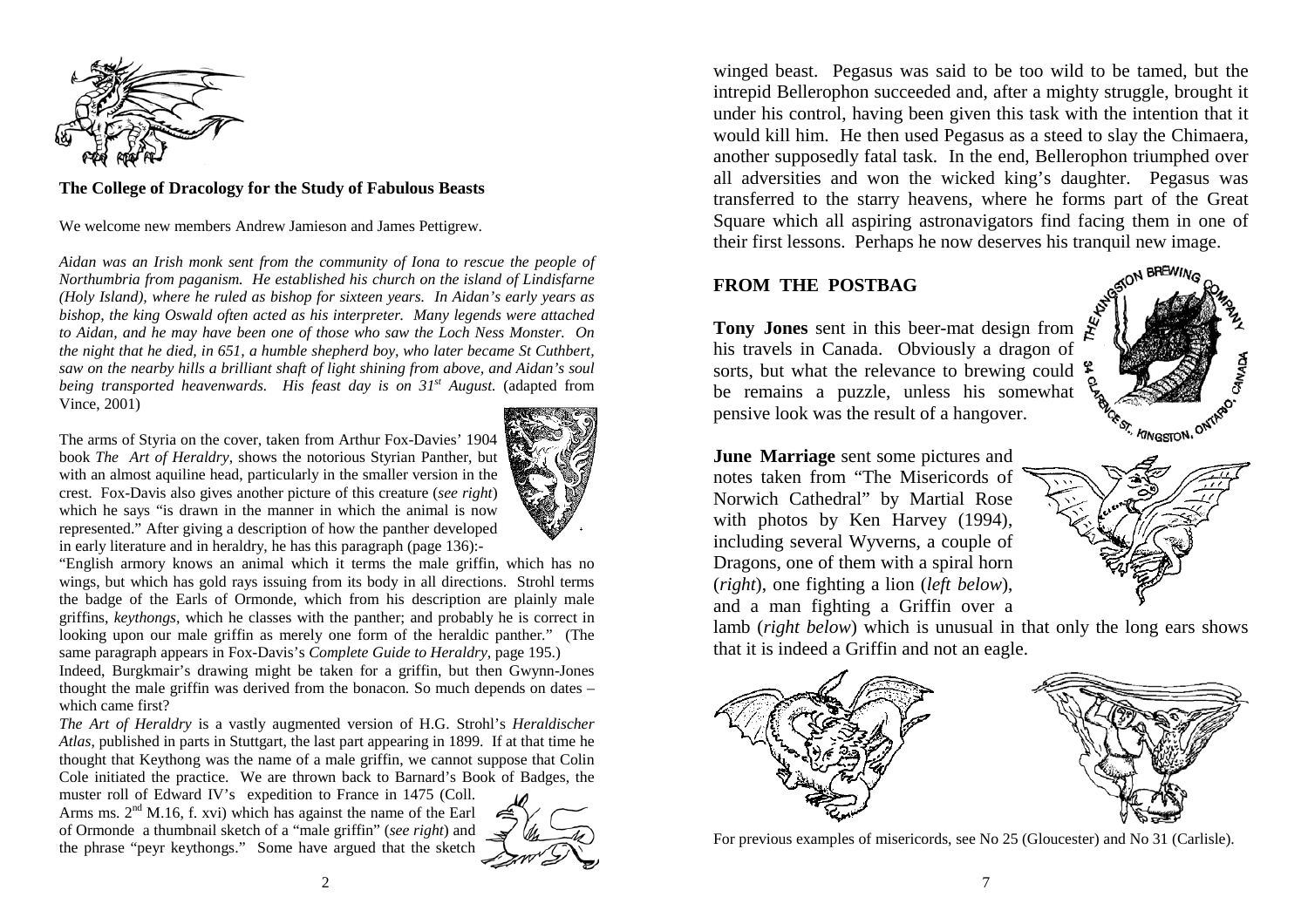## **STAFFORDSHIRE SEA-DRAGONS**



A visit to Wombourne Wodehouse revealed amongst their collection of  $17<sup>th</sup>$  century furniture a chair with the back carved into an intricate pattern of sea-dragons, seen here rather hastily sketched. They had no idea of its provenance, or whether it portrayed a genuine coat-of-arms or just a heraldic-looking fancy, but the monsters are rather fun.

## **SCOTTISH WATER-HORSES**

These amusing creatures from a Pictish stonecarving may represent an early form of the legendary Kelpie, now well established in Scottish mythology.



### **ANOTHER MYTHICAL PAPERWEIGHT**

To add to their Wessex Wyvern (see No 48), Royal Crown Derby have now produced this porcelain Pegasus, 6  $\frac{3}{4}$  in long and 4  $\frac{3}{4}$  in high, in a limited edition exclusive to Govier's of Sidmouth, who say it is the first of a new series. We cannot reproduce the subtle on-glaze white decoration. It is priced at £265, so for serious collectors only. But this is a very docile Pegasus, sitting on its cloud amid the stars in the sky,



quite unlike the fierce monster of Greek mythology, who was sired by Poseidon, God of Horses as well as of the Sea, on Medusa the Gorgon, one of the least attractive creatures ever described. When Perseus slew the pregnant Gorgon by cutting off her head, her spilt blood, when it hit the rocks, gave birth to the fabulous



was added later by a different hand, and that the "peyr keythongs" relates to another badge of the Ormondes, their knot (*see left*), also known as a Carrick Bend, which could be seen as a pair of interlocking thongs (but is not drawn there). One question arises: did

the Ormondes ever use a pair of male griffins as supporters? We know several cases where one appears; apart from the Butler family peerages, Carrick, Ormonde and Mountgarret, there is a sinister male griffin supporter in the arms of St Leger of 1531 (*see No 36*) and in the arms of Anne Boleyn as the second Queen of King Henry VIII (*see Dennys, 1975, page 177*), both of which have the Butler arms as one of their quarterings. It would be helpful to know the dates of the first use by the Butlers of a wingless griffin, and of the Ormonde knot.

One possible scenario is that the word "keythong" was first used to describe the knot, but was then transferred by association to the wingless griffin badge. Another fancy occurred following the discussion reported in No 60 on *volksetymologie*. Suppose you take the French name *Gryphon* and say it with an exaggerated French accent, so that it sounds a bit like "gree-fawng" with both vowels considerably lengthened. Now we know that in some forms of speech the "th" sound becomes an "f" sound, not only in Cockney\*, but also in modern Russian (where Theodore and Dorothy have become Fyodor and Dorofy). Does it ever happen the other way round? Or could somebody have "corrected" what they took to be a vulgarism? More difficult is to account for the change from "Gr" to "K" unless it was not so mush a speech shift as a case of careless orthography. In sloppy handwriting, a Gr squiggle might be mistaken for a Qu, which in French sounds the same as a K. And in those days, of course, the French did still pronounce the ends of their words, so from *Gryphon* we have reached "Qui-thawng" which is only a whisker away from Keythong.

I put this fanciful theory, briefly, to Nicholas Williams, and this was his reply:-

"The suggested etymology for keythong < griffon is not, I regret, wholly convincing. Griffon is a much commoner word than keythong and it is difficult to see how one could have replaced the other even in part. Moreover griffon has initial stress followed by an unstressed syllable, keythong on the other hand as a compound has a primary stress followed by a secondary stress. From the prosodic point of view the two items are dissimilar. You also suggest that  $gr > k$  by misreading and th  $> f$  as a vulgarism. That is adducing two completely different processes in the same lexical item. I am not saying that griffon  $>$  keythong is impossible (indeed I even momentarily toyed with such an idea myself before abandoning it) but I think it is very unlikely.

"The best suggestion so far is the connection with the Butler knot. If the Butler knot was thought of as a kind of key-thong, it is not impossible that the animal connected with the Butlers was given the name by association. I should certainly recommend further investigation of this idea.

"A further idea is this: the male griffon/keythong is possibly the same as the panther. The panther is associated with Styria. Might keythong be in origin a Germanic or Slovene word? The Dutch word tweetong means "split tongue." The flames from the mouth of the Continental panther often look like a split tongue."